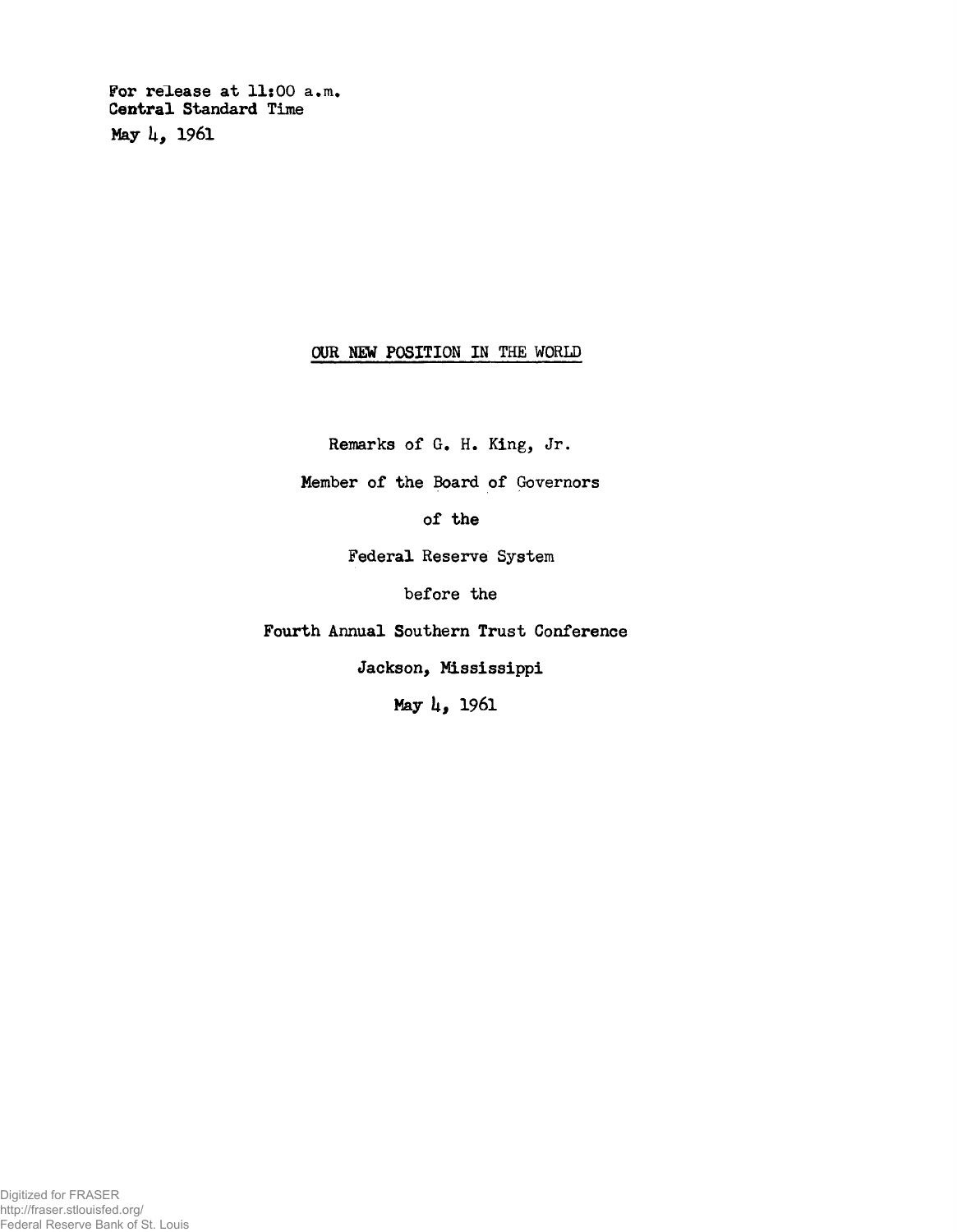## **OUR NEW POSITION IN THE WORLD**

I am happy to be with you today. As a member of the Board of Governors of the Federal Reserve System, I am kept quite busy with many administrative duties, but I believe it is an equally important part of my job to keep old contacts alive and make new ones. Many decisions are made in Washington, but the thinking that produces such decisions is going on all over America before it reaches Washington. As a consequence, I always feel it is a privilege to have an opportunity to leave the city on the Potomac for a visit to grass-roots America. Many who inhabit the beautiful city of Washington believe that it is the fount of true wisdom, but in this **I** do not agree. The great wisdom of America is scattered across the entire United States and no section has a monopoly on wisdom.

Having indicated that I came here hoping to learn, I am now in the awkward position of being expected to talk when **I** would prefer to listen. **I** remember the adage that one of Washington's political sages uses to help orient young Congressmen. He says, "When you're talking, you ain't learnin'." Even though **I** believe there is a good deal of truth in this statement, I will now proceed to talk, but I do promise you that it will not be lengthy in the hope that my return to silence will afford me an opportunity to learn from you.

**I** do not believe it would be wise for me to try to give you trust officers a lot of advice as to how you should do your job. As you possibly know, I come from the stry and my experience has been mostly in that field. Obviously  $\frac{1}{2}$  have not had an opportunity to

Digitized for FRASER http://fraser.stlouisfed.org/ Federal Reserve Bank of St. Louis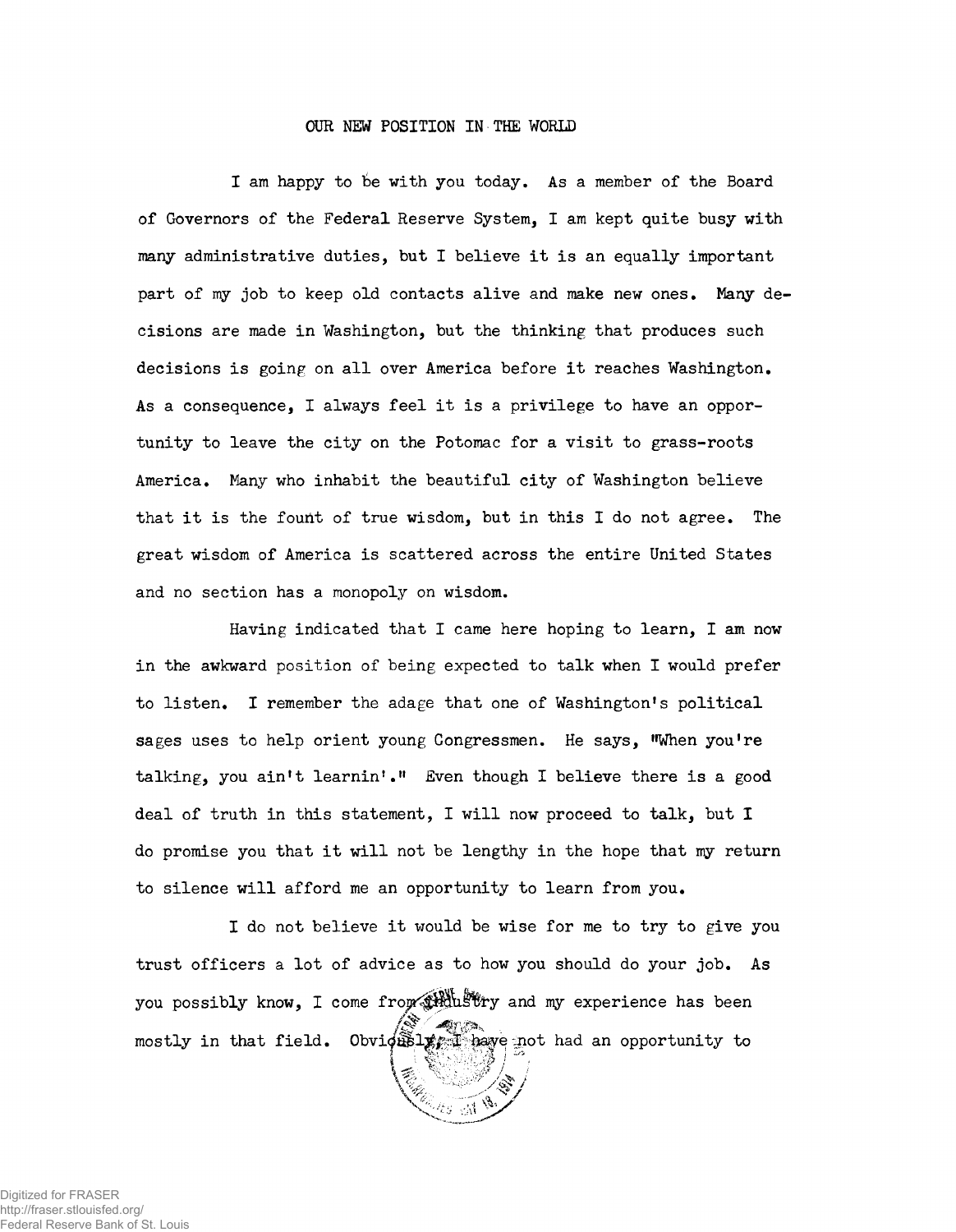**observe the deeper workings of trust machinery. But I believe the Federal Reserve and you, as trust officers, have a common ground of interest. That interest is the integrity of the dollar. While our job could be described as joint trustee (with Congress) of the "integrity" of the dollar, your job is as trustee of dollars.**

**Funds you administer are the result of saving by someone who had confidence in the future purchasing power of the dollar. If we should foresee a time when this type of individual doubts the future of the dollar, the incentive to save is diminished and we could normally expect a decline in flow of funds to trusts. Such a decrease in flow of savings would impair the ability of the economy to create enough new job opportunities. As you perhaps know, the number of youngsters reaching age 18 will jump about 50 per cent by the middle of this decade.**

**Your expectations of the future stability of the dollar obviously affect your investing decisions as between equity and fixed income securities. Your decisions as to the use of trust funds affect economic growth and also employment opportunities which we know are needed in increasing numbers. Thus, the way you administer trust funds has an effect on long-range problems, as do our actions in the field of monetary policy; but, just as monetary policy alone cannot solve these problems, neither can your work alone solve these problems. Our efforts yours and mine — can make a contribution, but that is all. Others with a responsibility to make a contribution must face these same problems if they are to be solved or minimized.**

**From what I have said, I believe it is apparent that you and I have a common interest — the integrity of the dollar.**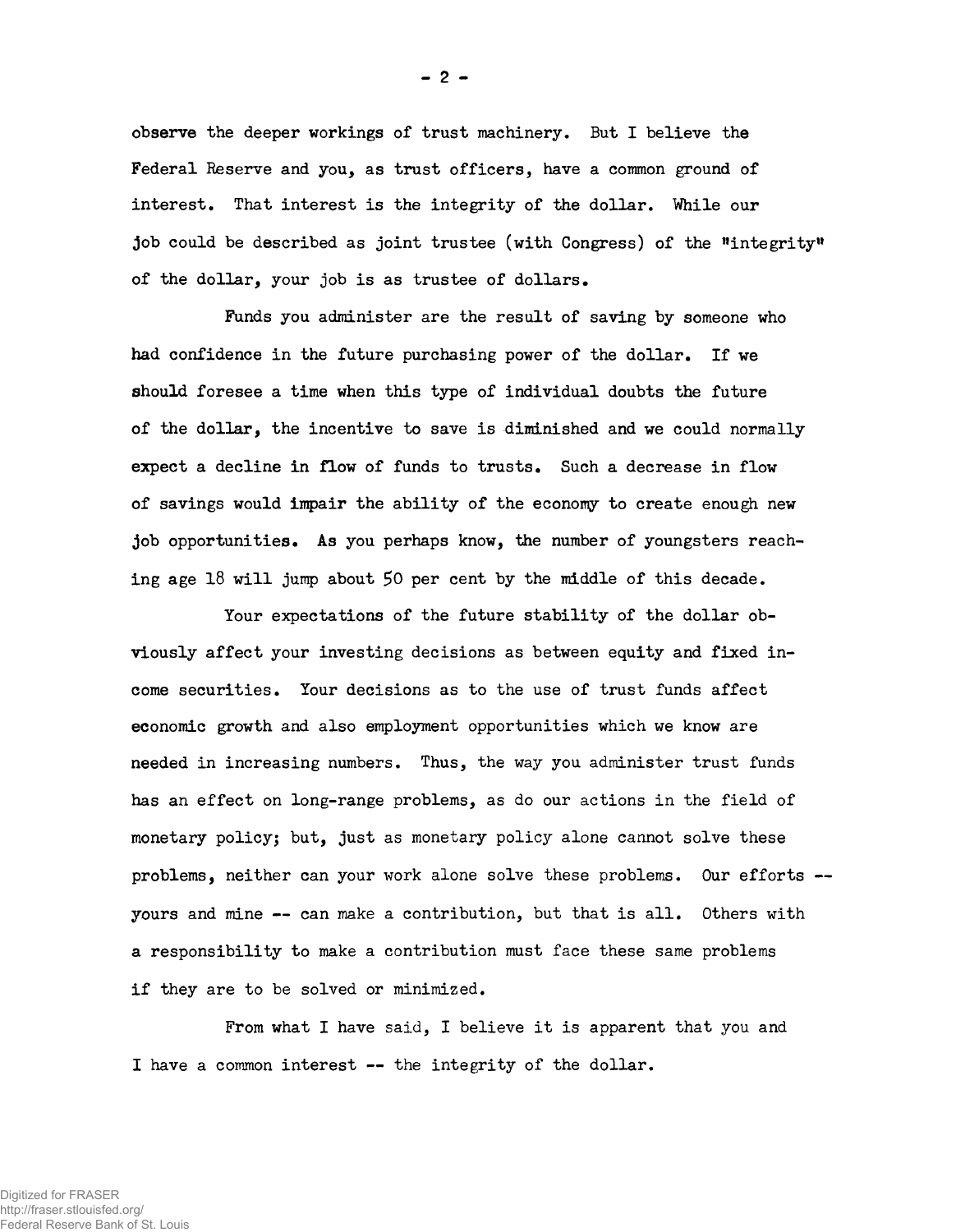Now I would like to turn to a related question that keeps coming back to me again and again: How will our country respond to its new position in the world? I say new position because in recent years our nation has developed the habit of sending more of our funds abroad than we take in from the rest of the world. Of course, this is partly a result of our assistance to foreign nations in the development of their economies subsequent to World War II. We have helped them become productive and prosperous because we know that weak allies are almost as bad as none. But now that our allies in the cause of freedom and competitive enterprise are strong, our competitive position in world trade is challenged by these same allies.. Statements are made that we have "priced ourselves out of the market." While this is true in regard to some items, we should not overlook the fact that we still run a substantial trade surplus in our international balances. But despite this surplus from trade, other commitments which Congress has believed necessary as part of our role in world leadership produce the deficit.

Speculators have been challenging our position as reserve banker to the free world. This threat to our power and prestige has abated at the present time. Perhaps a wiser appraisal would be to say that this threat has merely been postponed. We all hope that it has gone away forever. But, do we dare take unnecessary chances? I hope not, because the stakes are high. Fate, the sculptor, is working hard now to create a new and great profile in courage. We should hope the appointment for the sitting will be kept; indeed, the fate of the great American vision of freedom might hinge on the courage of one man.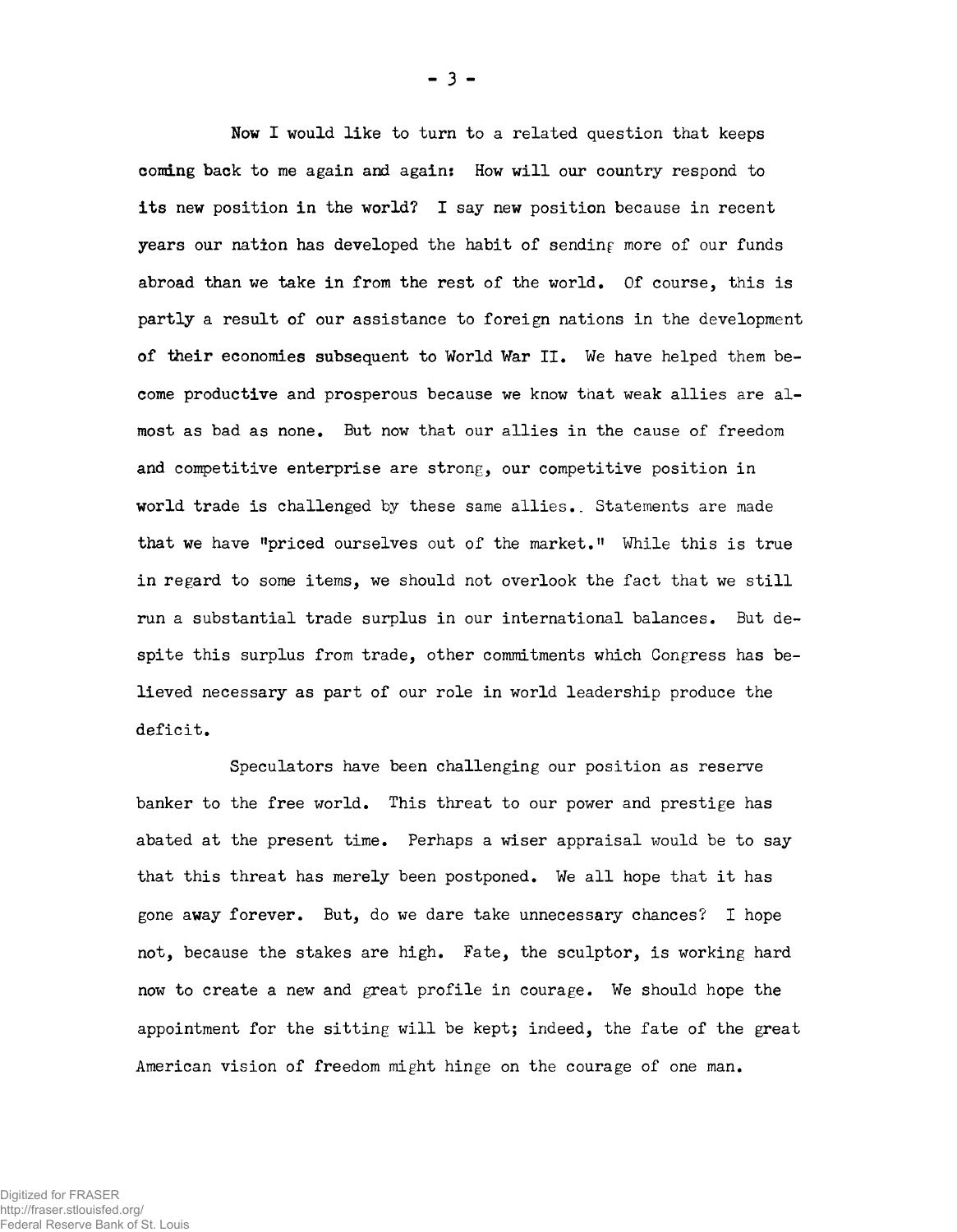There are only two courscs of action, as I see the matter. Either we assume the burden that goes with responsibility or we decide that responsibility just isn't for us and, accordingly, we abdicate our position of leadership in the world. The latter is an unpleasant thought, but it is one that we must contemplate.

I heard a distinguished historian speak a few days ago, and he said that what is different about our position in the world today is that we are closer to both of these possibilities than we ever have been before. Time will eventually require a decision from us. The world will probably allow us adequate time to make a decision, but I doubt that it will permit us to avoid one. Another way to express our position might be to say that the world is waiting to see if we Americans, who live in relative plenty, can curb our apparently insatiable desire for more money and less work.

Ky father has demonstrated to me many times the advantages of being deliberate and slow in decision-making. And I have seen the passage of time solve many problems much better than man could have done in a sense of urgency. But the nature of some problems is such that they become more aggravated by timidity and hesitation. Of course, the problem to which I refer is the perennial deficit in our balance of payments. Perhaps it will just go away if we do no more in attacking it than we are doing today. I do not believe it will. Until we take more positive steps than we are at present, it is difficult to see how we can launch into a period of rapid growth. As long as our future course is in doubt, the economic wheels will probably have difficulty in reaching full speed.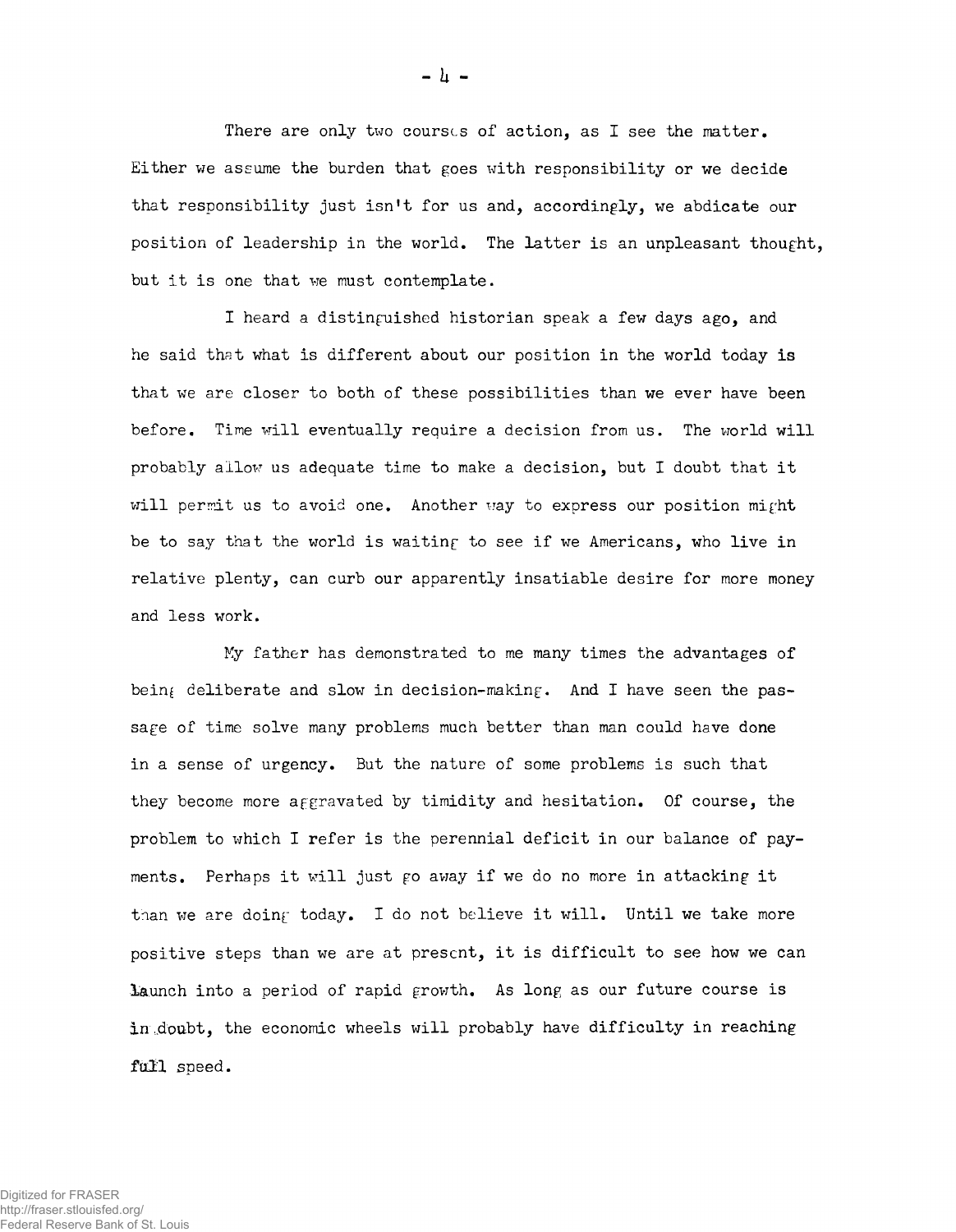As I have said earlier, the Federal Reserve System cannot solve this pressing problem. While we can be helpful, the problem is one which all our people must solve together. Reverting to my earlier affirmation of faith in the good common sense of our people as a whole, I see a basis for optimism. But this grass-roots thinking must be transmitted to those in authority. Here, then, is a responsibility and a challenge to all private citizens — a responsibility to be informed and to inform others — and a challenge to find ways to make one's thoughts understood. These are the minimum obligations of citizenship under our humanistic form of government.

A logical question we might ask is this one: What additional contribution can the Federal Reserve make at this time? I believe that our present position in international economics will require us to work toward a greater liaison with our foreign friends in international finance than we have achieved in the past. Our future and theirs are intertwined. More frequent contact and better liaison require confidence on both sides of the Atlantic. The apparent need for close cooperation is brought into focus by the recent organizational meeting of the Organization for Economic Cooperation and Development in Paris. I do not suggest that we allow anyone else to make our decisions for us because I am convinced that our best interests would not be served by any loss of sovereignty.

The problem of international money flows has become a bigger one in recent years and has prompted much thought. Some have suggested solutions. One suggestion has been that some sort of World Federal Reserve be organized, but I can hardly believe that the American people would consent to our participation because an inherent part of any such

**- 5 -**